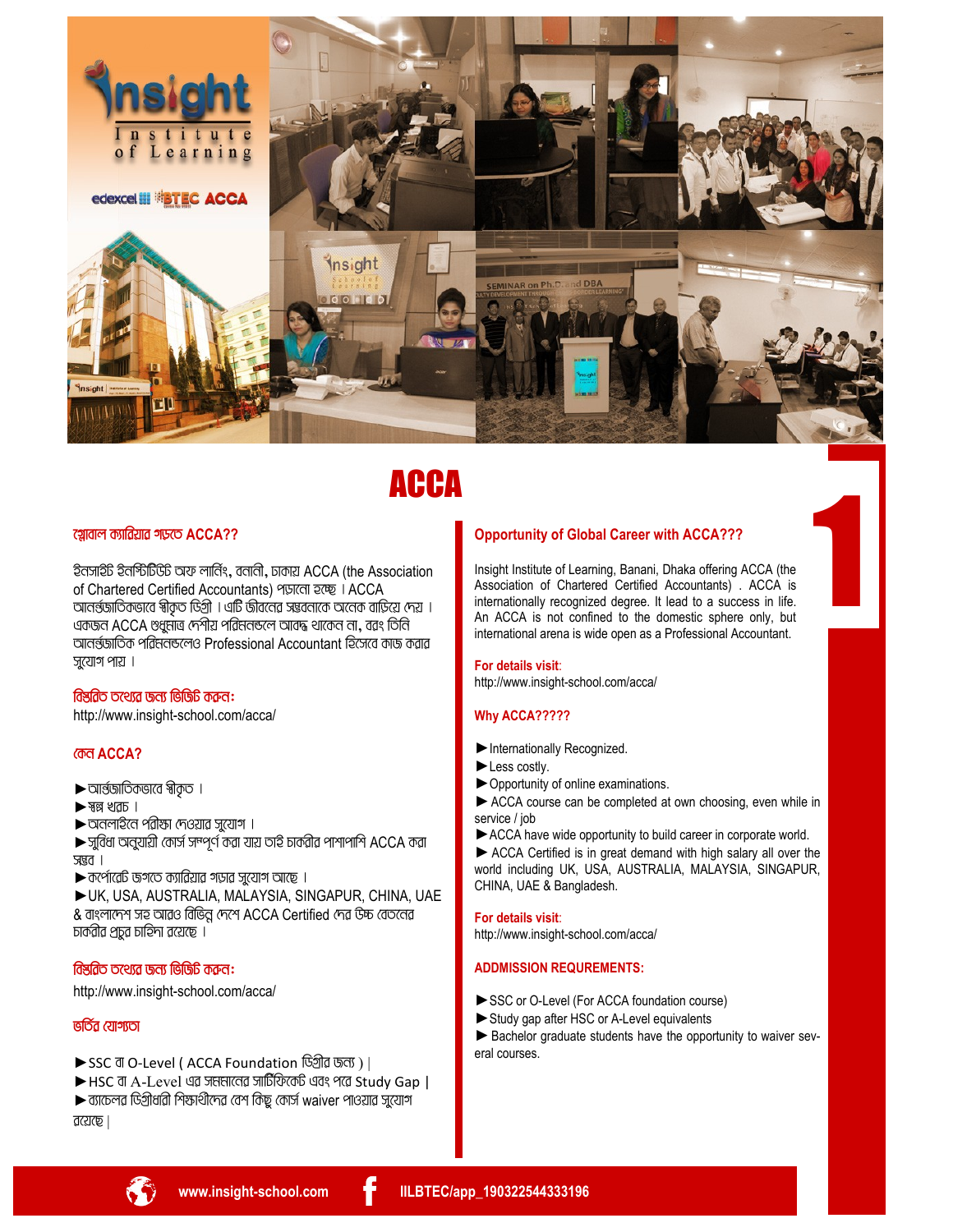## **†Kvm© dx I ¯‹jvikxc**

- $\blacktriangleright$  ACCA এর কোর্স ফী সর্বমোট २,৩৮,৬০০ টাকা ।
- $\blacktriangleright$  15%  $100\%$  স্কলারর্শীপ এর ব্যবস্থা রয়েছে।

► ACCA এ ভর্তি হলেই পাচ্ছেন একটি Android Mobile + Bag |

## **edian straights- back of the Constraignment of the Property Points**

http://www.accaglobal.com/en/student/acca-qual-studentjourney/exams.html

#### **टेतजार्थे बैठानिपिटि चिरु लाति :**

- $\blacktriangleright$  পাঁচ (০৫) তলা সতন্ত্ৰ ভবন ।
- $\blacktriangleright$  সম্পূর্ণ পীতাতপ বিয়ন্ত্রিত, এবং Wifi-সহ আধুবিক শ্রেণী কস্ক ।
- $\blacktriangleright$  শ্রেণী কক্ষে মার্ল্টি মিডিয়া এবং অনলাইন এর সুযোগ সুবিধা রয়েছে ।
- $\blacktriangleright$  পীতাতপ বিয়ন্ত্রিত সাধারণ কস্ক, প্রার্থনো কস্ক, অত্যাধুবিক ল্যাব এবং
- লাইত্ত্রেরীতে পড়া- লেখা করার সুযোগ রয়েছে।

 $\blacktriangleright$  অমনোযোগী শিক্ষার্থীদের প্রতি বিশেষ মনোযোগ দেওয়া হয় ।

 $\blacktriangleright$  সৱকাৱী ও বেসৱকাৱী বিশ্ববিদ্যালয় এৱ অভিজ্ঞ শিশুক মন্ডলী দ্বাৱা ক্লাস  $(703)$   $\overline{20}$  |

#### ক্রি**শ্র**কি তথ্যের জন্য জিজিটি করুন:

http://www.insight-school.com/facilities/

## **হিন্সাইট ইনস্টিটিউট অফ লার্নিং এর উদ্যোজ এবং উপদেষ্টা মন্ডলী ঃ**

## **2. অধ্যাপক সৈয়দ ফাৱহাত আনোয়াৱ. পিএইচডি**

 $\sigma$  $\alpha$ garava,  $\beta$ a $\beta$ an $\beta$ b $\beta$ G $\beta$ ও অধ্যাপক, ব্যবসায় প্রশাসন ইনস্টিটিউট (আইবিএ).  $D$ তাকা বিশ্ববিদ্যালয় । প্রাক্তন প্রো ভিসি, ইস্ট ওয়েস্ট ইউনিভার্সিটি (EWU)

#### **2. অধ্যাপক এ.কে. এনান্দ্রল হক, পিএইচডি**

 $9$ রিচালক-আকাডেমিক, ইনসাইট ইনস্টিটিউট ও অধ্যাপক, অর্থনীতি, কুল অফ ইকোননিক্র  $\frac{1}{2}$ ষ্ট ওয়ের্স্ট ইউনিভার্সিটি (EWU) । প্রাক্তন অধ্যাপক, অর্থনীতি, স্কুল অফ ইকোননিক্র  $\widehat{\mathcal{B}}$ Gan $\widehat{\mathcal{B}}$ bbraham Borgana bok $\widehat{\mathcal{B}}$ Gulu) ଏas a $\widehat{\mathcal{B}}$  সা $\mathcal{B}$ থ  $\partial\mathbb{G}$  (NSU) |

## **b.** অধ্যাপক মোঃ সালেহ উদ্দিন, পিএইচডি

 $G$ পদেষ্টা, ইনসাই $G$  ইনস্টিটি $G$ চি অধ্যাপক, ব্যবসা এবং অর্থনীতি, স্কুল অফ বিজনেস অ্যান্ড ইকোনমিক্র  $\widehat{B}$ Gand $\widehat{B}$ usidar Bandwall Bordin Bibliot ( $\widehat{B}$ Gund $\widehat{B}$ C),  $\widehat{B}$  |  $\overline{c}$ পাক্তন উপাচার্য, শাহুড়ালাল বিজ্ঞান ও পর্যক্তি বিশ্ববিদ্যালয়, সিলেট ।

## **8. অধ্যাপক ড. নিজানুৱ ৱহুমান**

 $B^{\alpha}$ G $\gamma$ v, Basil $B^{\beta}$ Budu টপাচার্য, জগন্নাথ বিশ্ববিদ্যালয় ।

**5. অধ্যাপক ড. ফখকল আলম** Gপদেষ্টা, ইনসাইট ইনস্টিটি*ড*ট অধ্যাপক, ইংরেজি বিভাগ, ঢাকা বিশ্ববিদ্যালয় ।

#### **৬. অ**ধ্যাপক ড. মোহাম্মদ মুসা

Gornan, Basneb Banbbos অধ্যাপক, স্কুল অফ বিজনেস অ্যান্ড ইকোননিক্রা  $\beta$ Gेतार $\beta$ फ रेकीव्रतप्रभुताल रेडितिबार्जिए (UIU), प्रामा । প্রাক্তন প্রো ভিসি, ইস্ট ওয়েস্ট ইউনিভার্সিটি (EWU)

#### **COURSE FEE & SCHOLERSHIP:**

- ►Total fee of ACCA is ৳2,38,500.
- ►Scholarship 15% 100% is arranged.

►On getting admission in ACCA Android Mobile + Bag will be provided.

2

#### **Examinations: June 2015 & December 2015**

http://www.accaglobal.com/en/student/acca-qual-studentjourney/exams.html

## **INSIGHT INSTITUTE OF LEARNING:**

- ► Independent 5 stories building.
- ► Multimedia and online facilities inside the classroom

► There is Air-conditioned Common Room, Prayer Room, Excellent lab facilities with high speed Wi-Fi, Library facility to study in good environment.

► Special care is taken weak students if requiring extra care

#### **For details please visit:**

http://www.insight-school.com/facilities/

#### **BOARD OF ADVISORS AND SPONSORS:**

#### **1. Professor Syed Ferhat Anwar, PhD.**

(Chairman), INSIGHT INSTITUTE Professor, Institute of Business Administration (IBA),DU. Former Pro - VC, East West University (EWU)

#### **2. Professor A.K. Enamul Haque, Ph.D. (Director)**

Director-academic, Insight Institute Professor of Economics, School of Economics, East West University (EWU). Former Professor, Economics, School of Economics United International University (UIU) and North South University (NSU).

#### **3. Professor MD. Saleh Uddin, Ph.D**

Advisor Insight Institute Professor, Business and Economics, School of Business and Economics United International University (UIU), Dhaka. Former Vice-Chancellor, University of Science and Technology, Sylhet.

#### **4. Professor DR. Mizanur Rahman**

Advisor Insight Institute Vice-chancellor Jagannath University.

#### **5. Professor DR. Fakhrul Alam** Advisor Insight Institute

Professor, English Department, Dhaka University.

#### **6. Professor DR. Mohammad Musa**

Advisor Insight Institute Professor, School of Business and Economics United International University (UIU), Dhaka. Former Pro - VC, East West University (EWU)